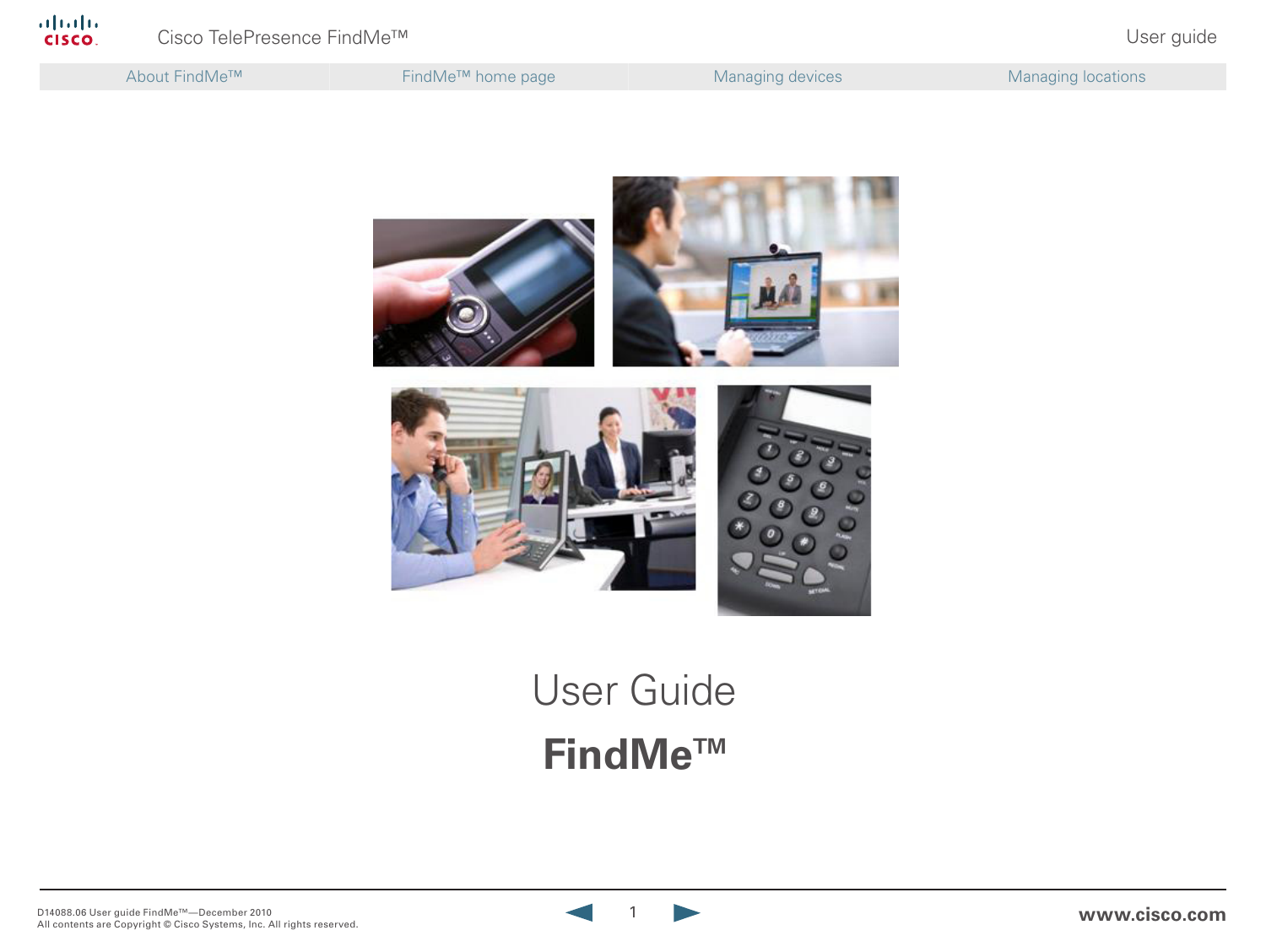

FindMe lets you control how you are contacted: on any device, at any location, through a single FindMe ID.

You can set up a list of locations such as "at home" or "in the office" and associate your devices (endpoints, Movi, mobile phones and so on) with those locations. You can also set up rules to redirect calls if your devices are busy or unanswered.

For example, you could set up your FindMe so that it calls you on your desktop videophone first. If there's no answer after 10 seconds it diverts the call to your mobile phone, or if your desktop videophone is busy it could divert the call to your colleague's telephone instead.

Your system administrator can also set up a group FindMe for a team of people such as a support desk. This works by calling all the devices associated with that group when the single FindMe group ID is called.

Your administrator may have also configured your external telephone number to route to your FindMe ID.

## **FindMe user accounts**

ahaha **CISCO** 

> Each FindMe ID has an associated user account. After the system administrator has set up your account, you can log in to it using a web interface and configure it with details of your work locations and the devices on which you want to be contacted at each location.

After you have set up your device and location details all you typically need to do on an ongoing basis is to indicate your current active location.

### **Individual versus group FindMe**

The only difference between individual and group FindMe accounts is what happens if one of the devices in the primary list is busy.

For *individuals*, it is assumed that you can only take calls on one device at a time, therefore if *any* devices in the Primary list are busy, the call immediately diverts to the devices in the Busy list.

For *groups*, it is assumed that more than one person is available to take calls, so the call only diverts immediately to the devices in the Busy list if *all* devices in the Primary list are engaged.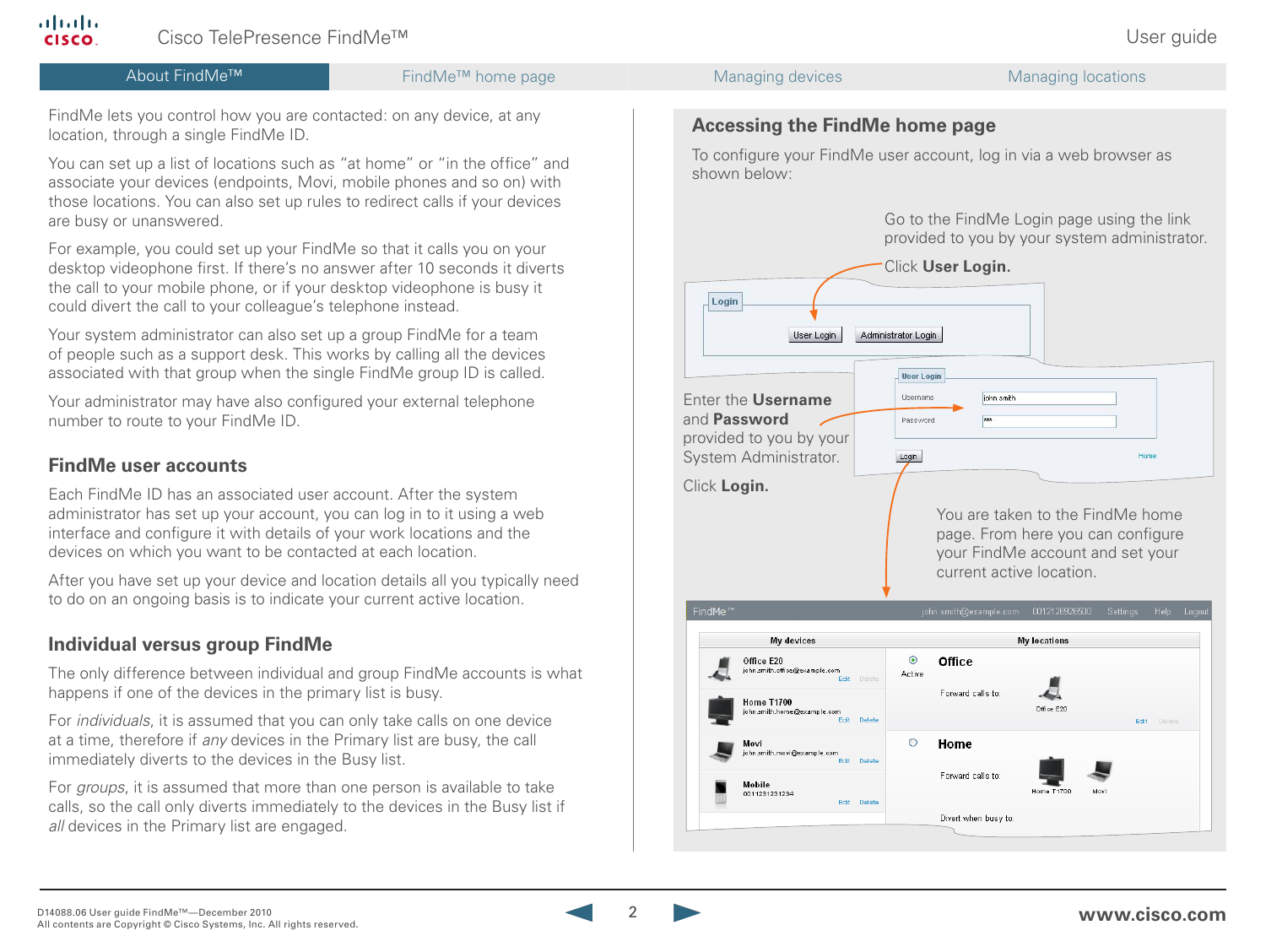### Cisco TelePresence FindMe™ User guide About FindMe<sup>™</sup> FindMe<sup>™</sup> FindMe<sup>™</sup> home page Managing devices Managing devices Managing locations **Account details Settings My locations FindMe home page Logout** The FindMe ID and Click here to set your display language Lists the locations against which The home page summarizes your Click here FindMe account. It shows your external telephone or to change the password used to to exit the you can associate different access your FindMe account (if you configured devices and locations, and number of the account combinations of your devices. FindMe page. your currently **Active** location. being configured. are using local authentication). **Forward calls to** shows the From here you can change your primary devices that are called Active location or use the **Add**, **Edit** when your FindMe ID is first and **Delete** buttons to modify your FindMe<sup>™</sup> john.smith@example.com 0012126926500 Settings Help Logou dialed (where that is the currently device and location details. active location). If more than one **My locations** My devices device is listed here, they will all  $\odot$ Office Office E20 ring at the same time. iohn.smith.office@example.com Active **My devices** Edit **Divert when busy to** shows Forward calls to: A list of all the devices configured for **Home T1700** the devices that are called if the Office E20 ichn smith home@example.com .<br>Edit Delete your FindMe account. Edit Delete primary devices are busy.  $\circ$ Home Click **Edit** next to the device whose Movi **Divert when not answered to** john.smith.movi@example.com Fdit Delete details you want to change. This shows the devices that are called Forward calls to: opens a window where you can if the primary devices are not Mobile 0011231231234 Home T170 modify the device name, address answered after a specified time. Edit Delete (alias or number) or picture. Divert when busy to: Click **Edit** next to the location Click **Delete** to remove a device. whose details you want to Divert when not change. This opens a window Click **Add new device** to open a answered to: where you can select the primary Mobile window where you can set up a new Edit Delete devices associated with that device. You can add up to 15 devices. Add new device Add new FindMe location location and the devices to divert  $\frac{1}{\sqrt{\frac{1}{2}}}$  Your system administrator may to when the primary devices are have configured one or more busy or not answered. principal devices when setting up **Active location** Click **Delete** to remove a your account. These are the main location. Note that you cannot devices associated with your account. Shows the currently **Active** location. One of your FindMe locations must delete the active location. You cannot delete or change the When someone calls your FindMe always be active.

Click **Add new FindMe** location to open a window where you can set up a new location and its associated devices. You can add up to 10 locations.

address of your principal devices. The administrator may also have configured your account so that you cannot add, modify or delete any of your devices. Contact your administrator if you need to change

your device details.

**!**

If no devices or locations are configured, all calls to your FindMe will be rejected.

ID the devices associated with your

active location are called.

required location name.

To change your active location, click on the radio button next to the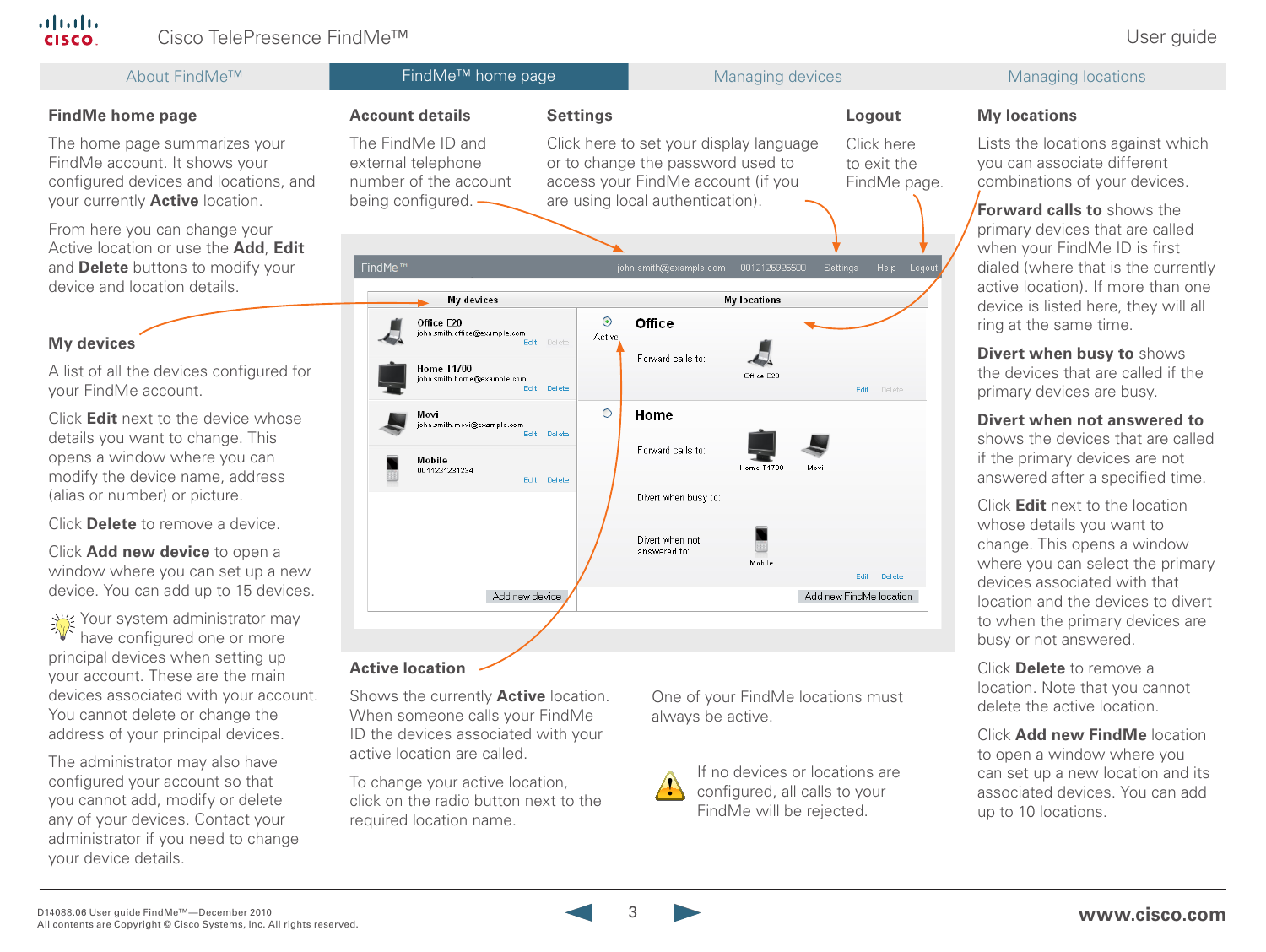### alialia Cisco TelePresence FindMe™ User guide CISCO.

This page is used to define a new device such as an endpoint, Movi client or telephone, or to change the

To get here from the FindMe home page, click **Add new device** to define a new device, or click **Edit** against the device whose details you want to

**Defining device details**

details of an existing device.

## About FindMe™ FindMe™ home page Managing devices Managing devices Managing locations

### **Device name**

Enter a description of how you refer to the device. This name is not seen by the people calling that device.

**Address or number**

modify.

The contact address / alias / number of the device. Depending on the type of device you should use the following formats:

- video endpoints: enter any alias with which the device is registered
- 3G mobile phones:
	- » to route video to your mobile phone, you must have a 3G gateway - enter the gateway's prefix followed by the mobile phone number
	- » to route voice only, enter the mobile phone number along with any prefixes required by your dial plan for external calls
- telephones: enter the extension number (for internal calls) or the full telephone number, along with any necessary prefixes

# Add device Device name: Movi



Choose a picture to associate with the type of device.

Select the voicemail symbol if you are specifying a voicemail server.

The other pictures act only as a guide and have no effect on how calls to that device are handled.

For example you could use  $\triangle$  to indicate a forwarding address of a colleague.

Section Ensure that none of the active location's primary devices are set to Autoanswer.

If they are, the system will consider the call to have been answered when Autoanswer is initiated, and so it will not divert the call to any other devices.

### **Information**

The system administrator can include instructions here. It could, for example, show you how to format your device addresses.

### **Save / Cancel**

Click **Save** to confirm your changes and return to the FindMe home page.

Click **Cancel** to discard your changes and return to the **Picture**<br>**Picture**<br>FindMe home page.